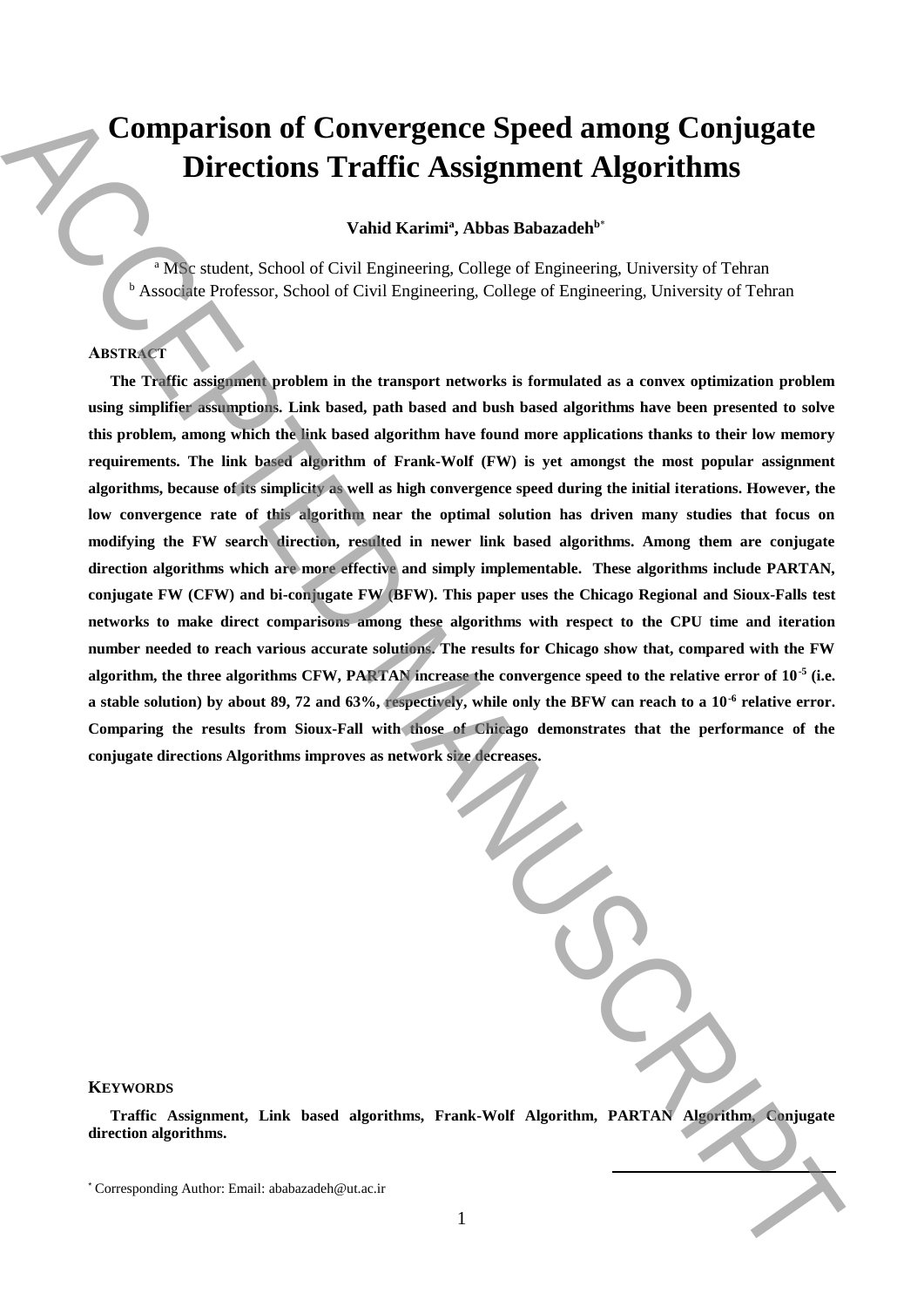## **1. Introduction**

The issues existing in human and freight transportation are among the most important and fundamental problems of the present age. Moreover, these issues are extensively increasing due to the increase in the value of time as well as the formation of competitive markets in this area. Therefore, it is necessary to conduct continuous studies with the aim of improving or modifying existing transportation systems. The main part of such studies is modeling the traffic of transportation networks in different situations of travel demand and transportation system.

Link flow pattern in a transportation network are obtained by solving a mathematical program called the traffic assignment problem (TAP). Given the amount of travel demands between the origin-destination (OD) pairs in the network, the TAP is aimed to answer how demands are distributed among existing paths connecting the OD pairs. This problem fundamentally obeys the used equilibrium principle [1] that is no user can reduce his own travel time by unilaterally changing his path.

Knowing that the evaluation of transportation policies (such as network expansion and congestion pricing) requires so many times solving the TAP, providing fast convergent TAP algorithms has always been the focus of researchers in this field. Various solution methods have been proposed, differing more or less in fundamentals. They are generally divided into three categories: link-based, path-based and bush-based algorithms. The most famous link-based algorithm is the Frank-Wolf (FW) algorithm [2], which has been the most widely used TAP algorithm for the last five decades. The most important feature of these algorithm is its simplicity and low memory usage. Despite these positive features, the convergence rate of the FW algorithm is very low, especially when approaching he optimal solution. **ITERCESS UNDER A CONSEIVER CONTINUOS IS A CONSEIVER CONSEIVER CONSEIVER CONSEIVER CONSEIVER CONSEIVER CONSEIVER CONSEIVER CONSEIVER CONSEIVER CONSEIVER CONSEIVER CONSEIVER CONSEIVER CONSEIVER CONSEIVER CONSEIVER CONSEIVE** 

#### **2. Methodology**

In this study, we investigate the convergence rate of the most important link-based TAP algorithms, including FW, PARTAN, conjugate FW (CFW) and Biconjugate FW (BFW) algorithms. The details of these algorithm can be found in [3].

Obviously, algorithms can be evaluated from different aspects, but without a doubt the convergence rate is one of the most important indicators in this type of evaluation. In this paper, to determine the convergence rate of the algorithms, the number of iterations and the time required to achieve a certain

precision in solving the problem are used. In order to make correct comparisons between algorithms, a common structure must be used in their programming so that their results are comparable. Therefore, the computer codes of the aforementioned algorithms are written in a common structure with the same programming language, so that there is no difference between them except the method of determining the search direction. In coding these algorithms, the bisection method [4] is used to perform linear search and the Golden algorithm [5] is used to solve the shortest path problem.

The algorithms are tested on two different networks, each of which has been used for a specific purpose. The small sized Sioux Falls network is used to examine the solutions of these algorithms against each other as well as to control coding accuracy. Finally, the Chicago network is used as a large-scale network to compare the convergence rates of the competing algorithms. The characteristics of the test networks including the number of zones, nodes, links and sum of the elements of the demand matrix are shown in Table 1 [6-8].

#### **Table 1. Specifications of the test networks**

| <b>Network</b> | No. of<br>Zones | No. of<br><b>Nodes</b> | No. of<br>Links | Total<br><b>Demand</b> |
|----------------|-----------------|------------------------|-----------------|------------------------|
| Sioux Falls    | 24              | 24                     | 76              | 360.6                  |
| Chicago        | 1790            | 12.982                 | 39.018          | 1,360,428              |

The intended algorithms were implemented in C++ programming environment by Visual Studio 2013 software on a computer with a 2.8GHz dual-core processor and 8GB of RAM. The relative gap (RGap) measure is used to set the convergence criterion, the most common criterion used in recent TAP algorithms This measure is equal to the relative difference between the total travel time of the users and the total travel time of them as if they experienced the shortest path travel time on the network. According to a study by Boyce et al. [9], link flows in large scale networks stabilize after an RGap of 10-5 is reached. Therefore, in this study, for both the Sioux Falls and Chicago networks, the RG criterion is defines as reaching to an RG of  $10^{-5}$  or less in order to obtain adequate accurate solutions.

# **3. Discussion and Results**

Figure 1 shows the convergence rates of the FW, PARTAN, CFW, and BFW algorithms with respect to the CPU time until RGap of  $10^{-5}$  is achieved. As can be seen, only the BFW algorithm is able to hit the RGap of 10-6 in a reusable time. Moreover, Table 2 tabulates the